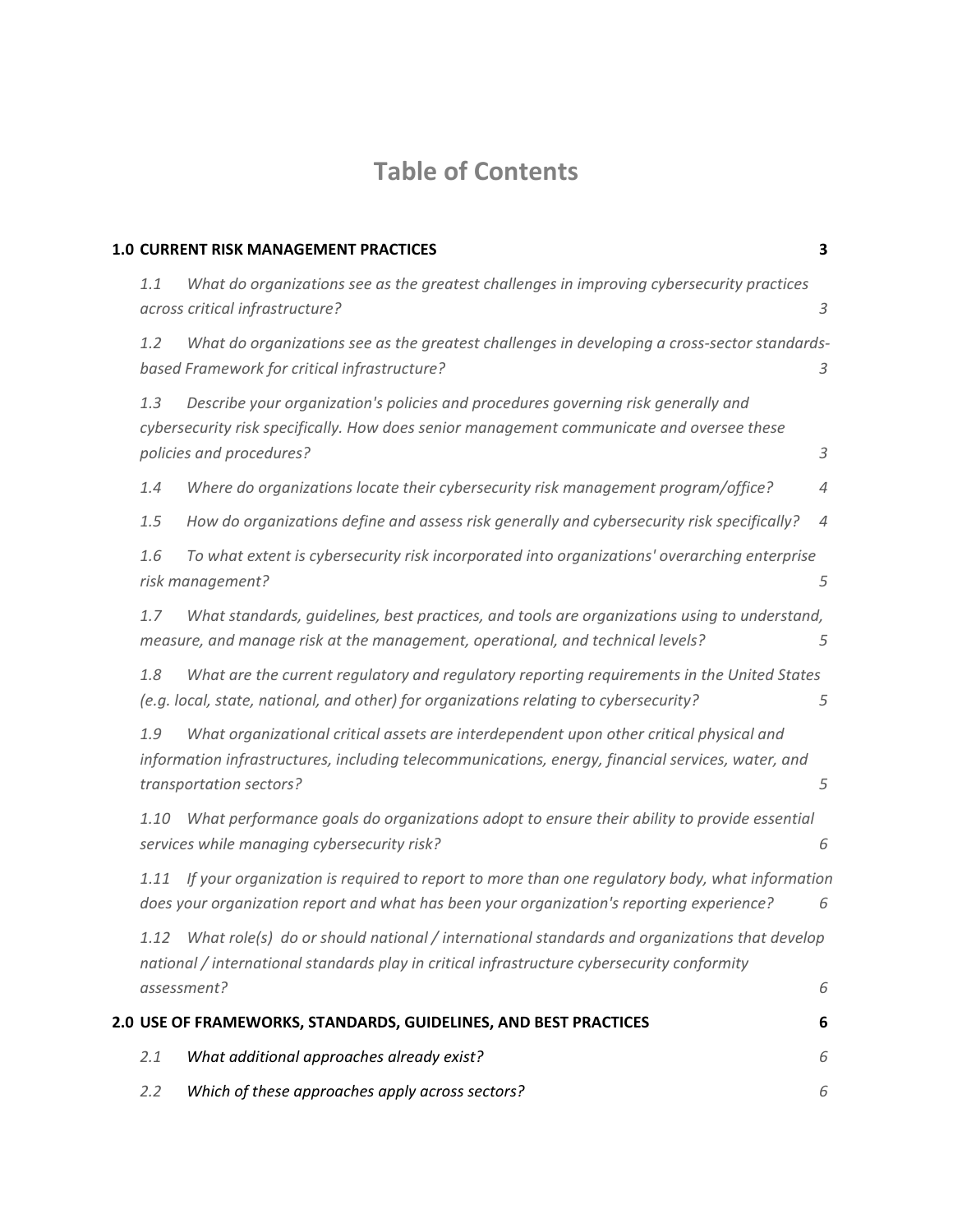| 2.3               | Which organizations use these approaches?                                                                                                             | 7              |
|-------------------|-------------------------------------------------------------------------------------------------------------------------------------------------------|----------------|
| 2.4               | What, if any, are the limitations of using such approaches?                                                                                           | 7              |
| 2.5               | What, if any, modifications could make these approaches more useful?                                                                                  | 7              |
| 2.6               | How do these approaches take into account sector-specific needs?                                                                                      | 7              |
| 2.7               | When using an existing framework, should there be a related sector-specific standards<br>development process or voluntary program?                    | $\overline{7}$ |
| 2.8               | What can the role of sector-specific agencies and related sector coordinating councils be in<br>developing and promoting the use of these approaches? | 7              |
| 2.9               | What other outreach efforts would be helpful?                                                                                                         | 8              |
|                   | <b>3.0 SPECIFIC INDUSTRY PRACTICES</b>                                                                                                                | 8              |
| 3.1               | Are these practices widely used throughout critical infrastructure and industry?                                                                      | 8              |
| 3.2               | How do these practices relate to existing international standards and practices?                                                                      | 8              |
| 3.3               | Which of these practices do commenters see as being the most critical for the secure<br>operation of critical infrastructure?                         | 8              |
| 3.4<br>sectors?   | Are some of these practices not applicable for business or mission needs within particular                                                            | 9              |
| 3.5               | Which of these practices pose the most significant implementation challenge?                                                                          | 9              |
| 3.6<br>practices? | How are standards or guidelines utilized by organizations in the implementation of these                                                              | 9              |
| 3.7               | Do organizations have a methodology in place for the proper allocation of business resources<br>to invest in, create, and maintain IT standards?      | 9              |
| 3.8               | Do organizations have a formal escalation process to address cybersecurity risks that suddenly<br>increase in severity?                               | 9              |
| 3.9<br>practices? | What risks to privacy and civil liberties do commenters perceive in the application of these                                                          | 9              |
| 3.10              | What are the international implications of this Framework on your global business or in<br>policymaking in other countries?                           | 9              |
| 3.11              | How should any risks to privacy and civil liberties be managed?                                                                                       | 10             |
| 3.12              | In addition to the practices noted above, are there other core practices that should be<br>considered for inclusion in the Framework?                 | 10             |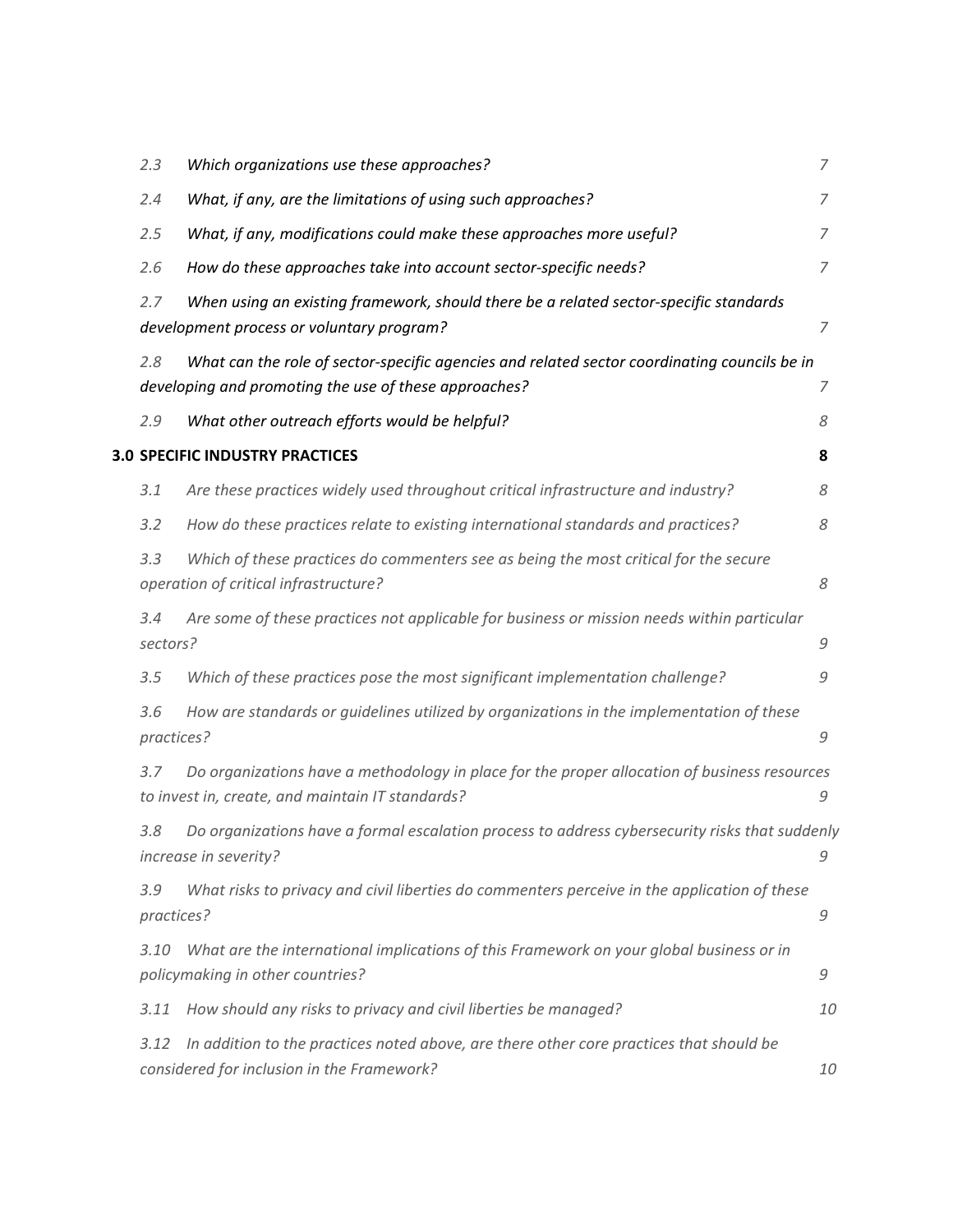#### **1.0 CURRENT RISK MANAGEMENT PRACTICES**

# **1.1 What do organizations see as the greatest challenges in improving cybersecurity practices across critical infrastructure?**

Although improved critical infrastructure cybersecurity practices are vital to our national security, many companies have not considered this risk as part of their risk management process. The tendency for some companies is to believe, this risk is acceptable, and the business case does not justify the cost for investment (or there are higher priorities for their investment). However, some companies only support doing the bare minimum required by regulations that does not always meet the full compliance of a risk management program, which can lead to insecure portions of the critical infrastructure. A lack of comprehension of the risk management process at lower levels of the organization and the resistance of senior management acceptance of the process will lead to critical infrastructure being compromised. These shortfalls in the cybersecurity improvement process can be overcome by engaging subject matter expert (SME) that embraces a clearly defined risk methodology. The SME must actively support the Companies with the risk management process from inception to completion and provide training for various levels of the organization.

## **1.2 What do organizations see as the greatest challenges in developing a cross-sector standardsbased Framework for critical infrastructure?**

Many have the belief, standards will increase cost to their business case. While standards are a critical part of the security, they do not always provide coverage for specialized areas of critical infrastructure to make them secure. Most standards leverage previous works and they are written to broadly and leave gaps for interpretation, which are fundamental weaknesses. Primarily the standards development process is very slow tedious for the generation and approval of new standards that becomes outdated during implementing. Thus, the vulnerabilities and there exploitation outpace the remediation provided by the standards. The second major weakness is the fundamental nature of a standard where many players cannot reach consensus on any change or additions. This behavior leads to the best solutions not implemented or terminology added that allows someone to bypass critical features. When attacking any system, the easiest way to find the primary weakness is reading the standard often, it easily identifies where the primary weakness exist. Becoming leaders in the standards effort is important to bring experience in cybersecurity improvement and influencing the best practices.

# **1.3 Describe your organization's policies and procedures governing risk generally and cybersecurity risk specifically. How does senior management communicate and oversee these policies and procedures?**

The Risk Management (RISK) domain comprises three objectives:

- 1) Establish Cybersecurity Risk Management Strategy
- 2) Manage Cybersecurity Risk
- 3) Manage RISK Activities (common objective).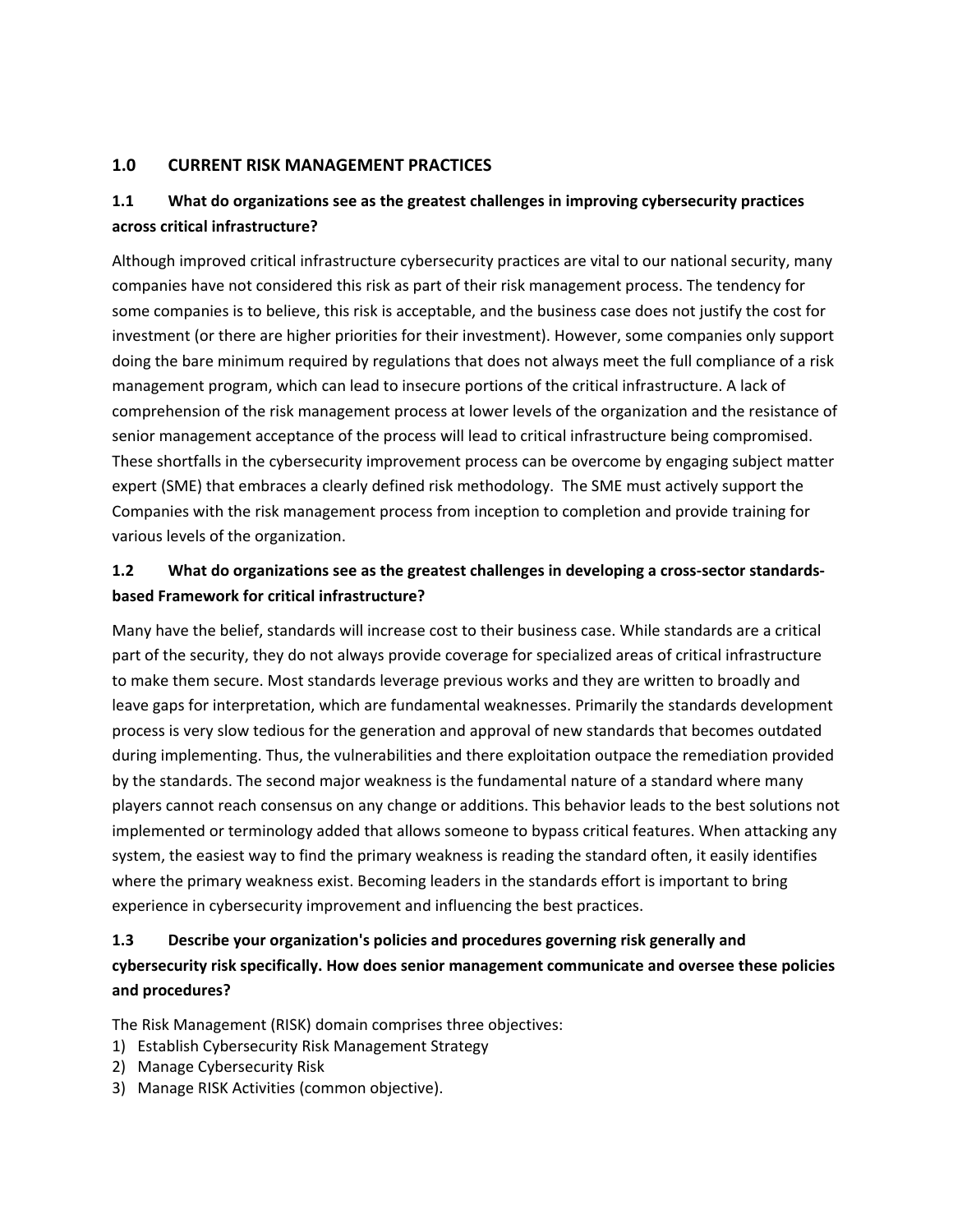EnerNex provides a cybersecurity risk management strategy that is a high-level strategy, which provides direction for analyzing and prioritizing cybersecurity risk and defines risk tolerance. The cybersecurity risk management strategy includes a risk assessment methodology, risk monitoring strategy, and cybersecurity governance program; this then feeds into a low-level testing process to check the highlevel work for gaps. This includes defining the enterprise risk criteria (e.g. impact thresholds, risk response approaches) that guides the cybersecurity program. The cybersecurity risk management strategy should always align with the enterprise risk management strategy to ensure that cybersecurity risk is managed in a manner that is consistent with the organization's mission and business objectives. Senior management uses a top-down approach instituted through the cybersecurity governance program.

#### **1.4 Where do organizations locate their cybersecurity risk management program/office?**

This depends on the organization's structure; the most important would be to have a Risk Management Organization with subgroups, such as Governance, Auditing, and possibly IT. However, to integrate the risk management process throughout the organization, a three-tiered approach should be established that addresses risk at the organization level, mission/business process level, and information system level. Lastly, an organization may choose to outsource their risk management program to a qualified third-party that actively participates in standards groups and has significant experience developing programs.

#### **1.5 How do organizations define and assess risk generally and cybersecurity risk specifically?**

Utilities that do not fall under NERC-CIP requirements have not been required to pay attention to cyber security risk specifically. This is a fundamental change for the electric utility industry that typically defines risk, as a danger to the grid, power delivery, itself. This mindset is often times fundamentally at odds with cyber security or risk mitigation programs. The current mindset is to keep the grid operational at all costs. This could mean not using any encryption or security whatsoever and where security has been implemented they diligently maintain the default passwords to eliminate all possibilities that a technician might not be allowed access because they do not have the proper password.

A standard way of define risk is through the use of a risk equation,

• Risk = Vulnerability X Likelihood X Impact

Where

- Vulnerability -- is a weakness in an asset
- Likelihood is the probability of the vulnerability being exploited
- Impact is the consequence to the infrastructure from the exploitation of the asset

Risk can assessed through a process that develops a methodology and provides a framework to address rick throughout a "risk management lifecycle." It inform decision makers and reinforce risk responses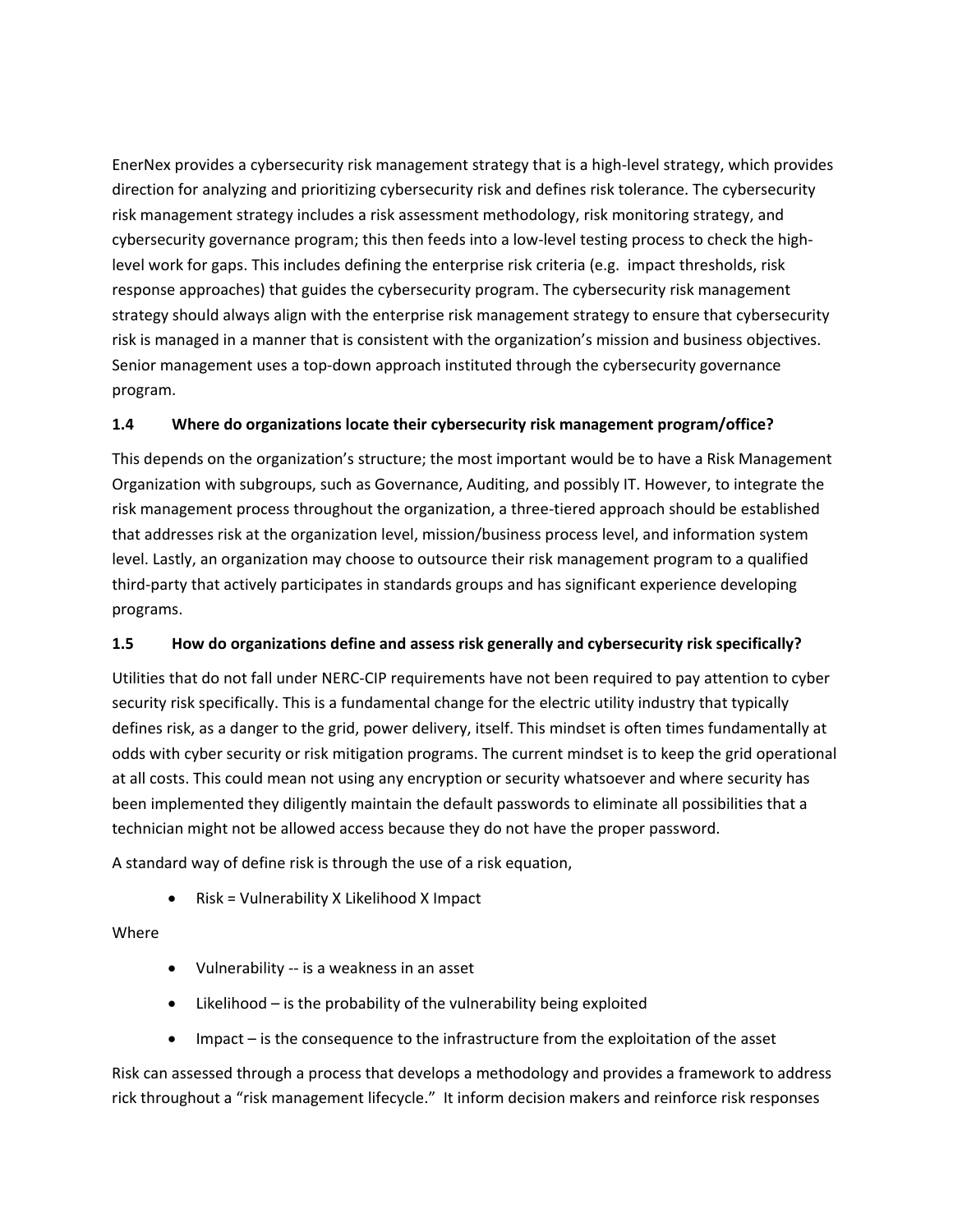by identifying relevant threats to organizations; identifies vulnerabilities both internal and external to organizations; and impact to organizations that may occur given the potential for threats exploiting vulnerabilities; and defines the likelihood that harm will occur.

# **1.6 To what extent is cybersecurity risk incorporated into organizations' overarching enterprise risk management?**

It should be applied at all three tiers within the risk management hierarchy—organization level, mission/business process level, and information system level.

- a. Tier 1—organization-wide information security programs, policies, procedures, and guidance
- b. Tier 2—enterprise architecture/security architecture design decisions; the selection of common controls; selection of suppliers, services, and contractors support for missions/business functions.
- c. Tier 3—design decisions; tailoring, and supplementation of security controls; selection of information technology products; product configurations meet security control requirements; and operational decisions that includes level of monitoring activity

## **1.7 What standards, guidelines, best practices, and tools are organizations using to understand, measure, and manage risk at the management, operational, and technical levels?**

Standards include NIST 800-30, NIST 800-37, NIST 800-39, NIST 800-53, NISTIR 7628, NERC CIP (2-9), FIPS 199, and FIPS 200.

Tools include NESCOR Failure Scenarios, DOE ES-C2M2, DHS CSET, etc. While the standards and tools provide some degree of guidance, it takes significant experience to apply them to an organization's mission without impeding their vision and purpose. Being involved in, or working with SMEs who are involved in, these groups can provide the necessary level of experience.

# **1.8 What are the current regulatory and regulatory reporting requirements in the United States (e.g. local, state, national, and other) for organizations relating to cybersecurity?**

- NERC and NERC-CIP
- PCI
- SOX
- GLBA
- US-CERT
- ICS-CERT

# **1.9 What organizational critical assets are interdependent upon other critical physical and information infrastructures, including telecommunications, energy, financial services, water, and transportation sectors?**

In the electric utility industry, it is an interwoven web of many technologies. Generation facilities often have requirements for water. Peak load generators often have a dependency on natural gas pipelines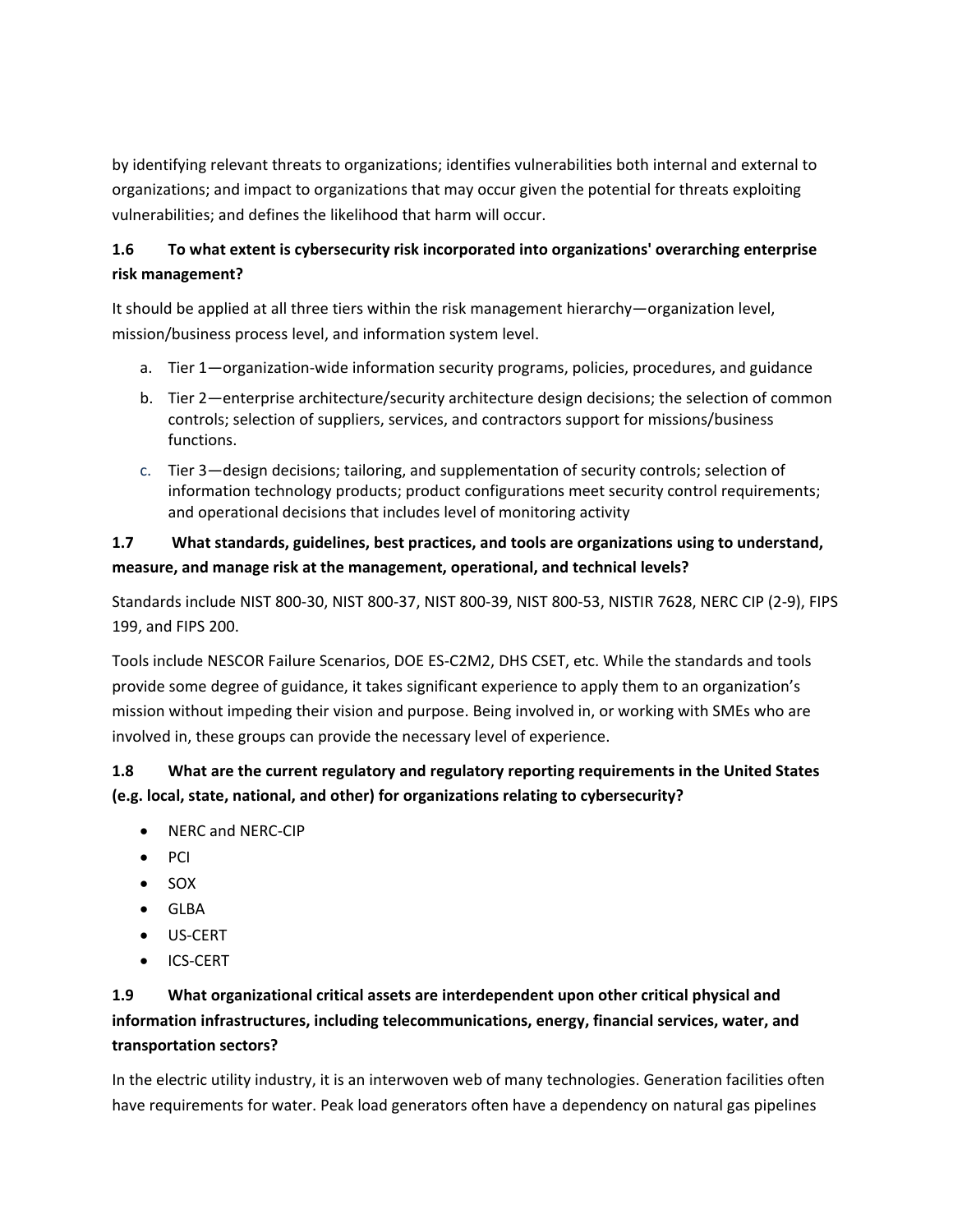while others may be dependent on transportation to supply fuel oil. Substations often have dependencies on telecommunications networks for SCADA communications.

# **1.10 What performance goals do organizations adopt to ensure their ability to provide essential services while managing cybersecurity risk?**

The electric utility industry tries to maintain one-hundred percent uptime. Cyber security is only now starting to creep in to is space as networks and systems become more interconnected. Engaging cybersecurity experts that understand risk management, business process analysis, and low-level technical testing are key components to providing the necessary services securely.

## **1.11 If your organization is required to report to more than one regulatory body, what information does your organization report and what has been your organization's reporting experience?**

Most utilities report to the public utility commissions in their service territories. For larger utilities they may have to report to several along with government requirements because of their inclusion into NERC-CIP requirements because the size of the load that they manage. For small organizations reporting to multiple agencies could be very cost prohibitive.

## **1.12 What role(s) do or should national / international standards and organizations that develop national / international standards play in critical infrastructure cybersecurity conformity assessment?**

Why we think it will be critical for the formation of guidelines and best practices in for creating uniformity between different countries allowing for manufacturers and customers to benefit from economies of scale. We do not feel that these organizations are significantly nimble enough to handle the day-to-day requirements that cyber security currently dictates. Should the change management process and ability to update in accordance with rapidly changing threat and attach vectors, these organizations may be able to provide some sort of guidance in the conformance space.

# **2.0 USE OF FRAMEWORKS, STANDARDS, GUIDELINES, AND BEST PRACTICES**

## **2.1 What additional approaches already exist?**

There are multiple approaches to risk management which have been developed in response to an incident or by private organizations. Many are hard to understand except by the people who created them as they were not part of a formal process.

## **2.2 Which of these approaches apply across sectors?**

Thus far, the IT-centric and the financial model approaches to risk management tend to span sectors most easily because of the requirement for some sort of network connectivity between devices and functionality. Both approaches also seek to serve the end goal of providing communications, or the ability to facilitate a financial transaction to completion.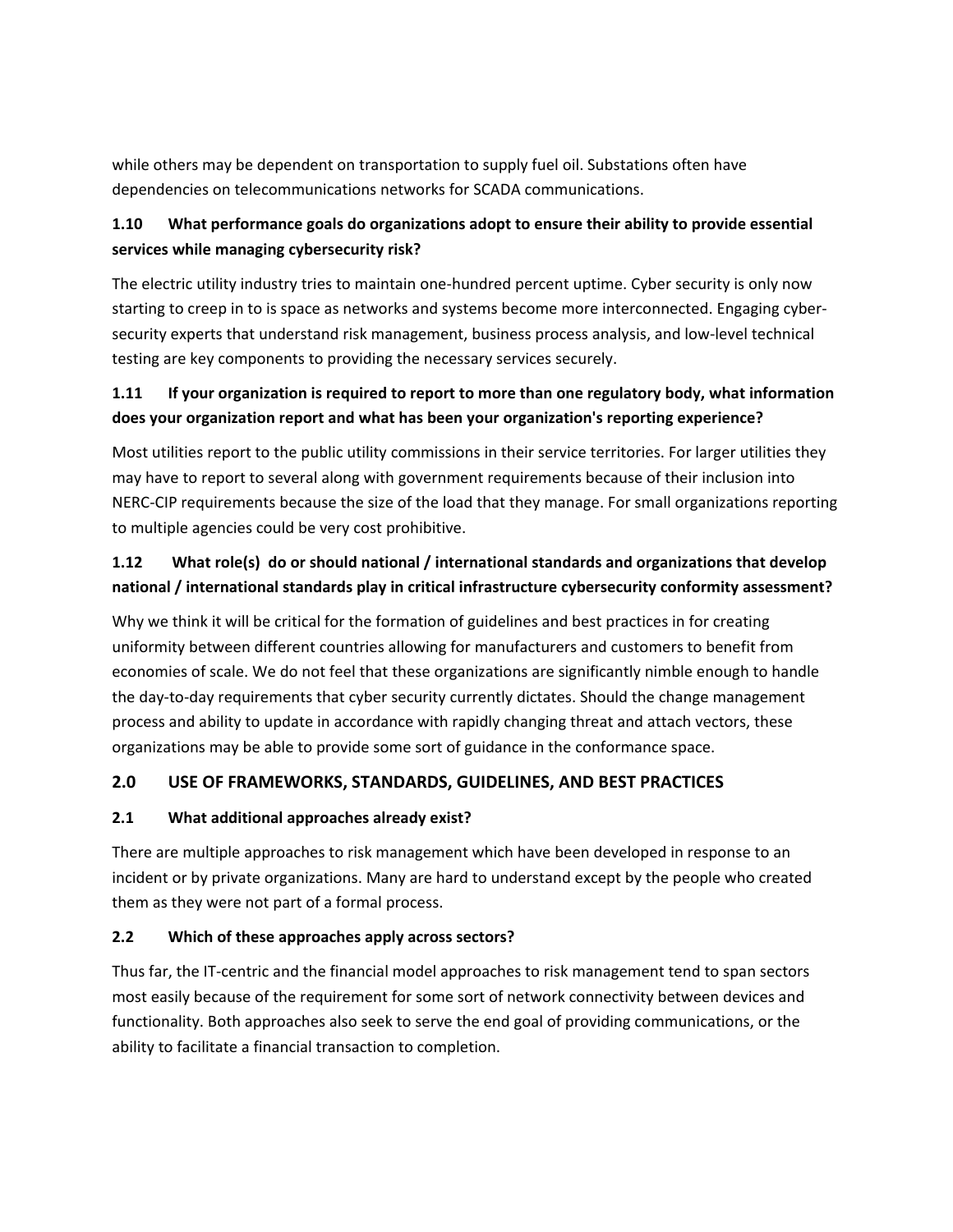#### **2.3 Which organizations use these approaches?**

Most organizations have a concept of IT risk management and the banking industry has done an excellent job in furthering PCI DSS 2.0 into the financial world. The PCI framework allows for the accrediting of third-party auditors and entities giving end clients the ability to choose from several providers as they attempt to manage their financial risk.

## **2.4 What, if any, are the limitations of using such approaches?**

In many cases they're quite complex and extremely confusing requiring large inputs of time from a very diverse group of stakeholders which makes them extremely expensive to integrate into their existing policies, procedures and processes. The availability of the subject matter experts is extremely limited and it can be difficult to ascertain the quality of the auditor or organization assisting with risk management.

## **2.5 What, if any, modifications could make these approaches more useful?**

Workforce education and training initiatives must progress so that there non-security personnel can understand and select qualified assessors and auditors. The current reliance on test-based certifications produces too wide a range of ability to accurately determine actual competency.

#### **2.6 How do these approaches take into account sector-specific needs?**

Some efforts such as ASAP – SG were designed specifically for the electric utility industry other efforts such as the SGIP were also targeted specifically at utility industry. More often best practices are pulled from the IT sectors and applied where appropriate. Finding personnel with the correct experience in critical infrastructure operations and engineering combined with deep technical cyber security is key to building a successful approach.

# **2.7 When using an existing framework, should there be a related sector-specific standards development process or voluntary program?**

In the some critical infrastructure industries, these efforts already exist. These efforts can be ineffective because of the fundamental practices in standards developments whereas the best solution to a specific problem rarely make it into the standards. While standards may provide a base framework to secure critical infrastructure, the possibility exists to always be outpaced by your adversaries who are not impeded by any such requirements for compliance or cooperation. In order to succeed, smaller tactical groups must be created utilizing the correct combination of personnel in order to keep pace with potential attackers. Examples of these smaller groups include NESCOR, ASAP-SG, and NESCO.

# **2.8 What can the role of sector-specific agencies and related sector coordinating councils be in developing and promoting the use of these approaches?**

These organizations can be valuable in educating their communities about the real issues in which they are facing. Additionally, they can give real-world advice on how to mitigate the challenges that they will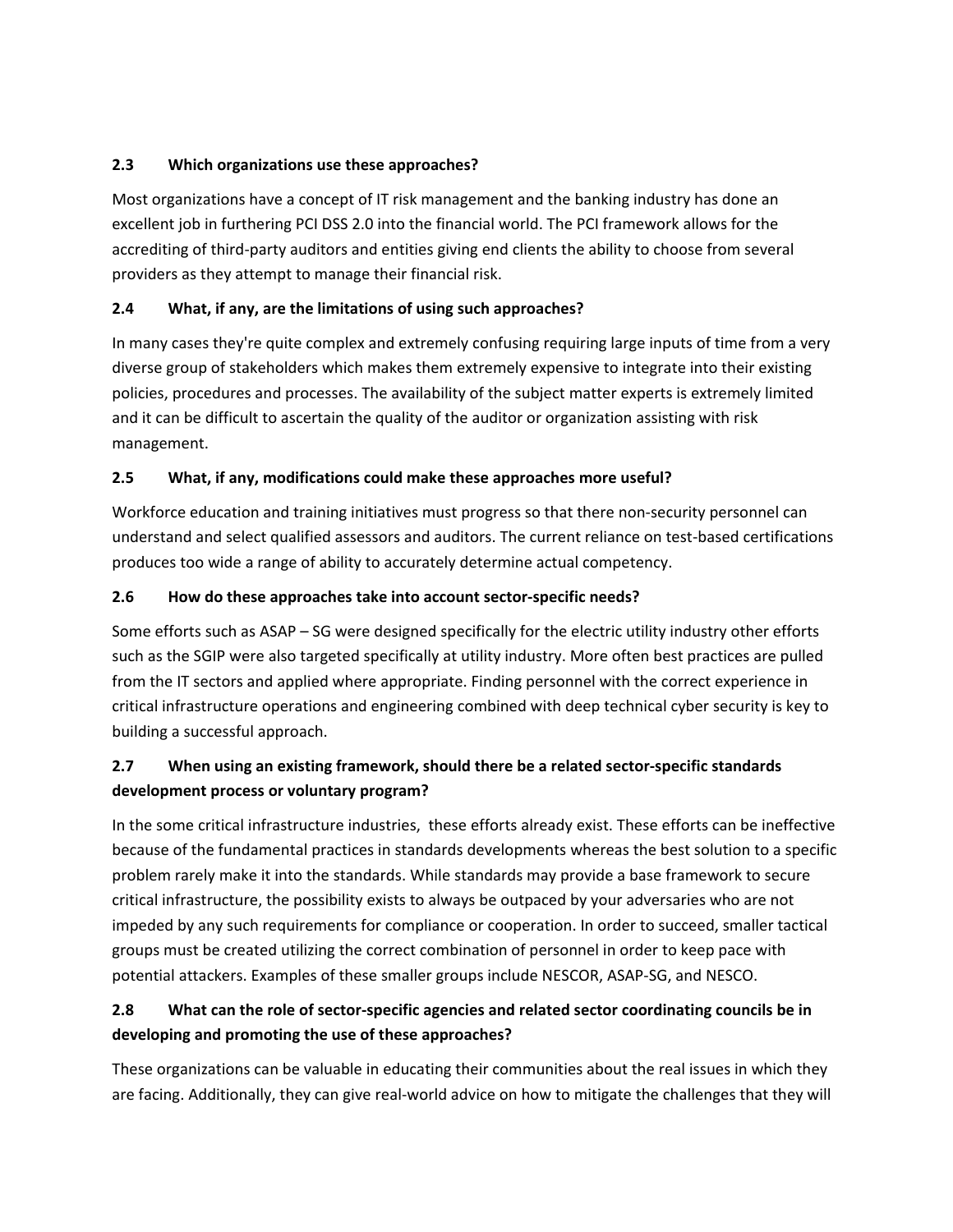be faced with regardless of the current state of any regulation or standard. Unfortunately many organizations are currently only concerned with compliance metrics and do not focus on large-scale risk management. A sector-specific agency could provide education and training that displays how the implementation of a robust cyber security and risk management program would provide best practices security which would exceed the compliance metrics put forth by regulatory entities.

## **2.9 What other outreach efforts would be helpful?**

A neutral third-party expert being involved in the testing and development of standards and groups is critical as this industry moves forward. The frameworks, standards, and guidelines developed must be flexible yet applicable to any size of organization. The utilization of a neutral third-party can be instrumental to ensure that what is developed is scalable for large and small organizations without being overbearing or light on actionable material. Examples of this would include third-party testing labs, public private collaborative groups that adequately represent the infrastructure sector, and involving vendors with independent third-party experts during the development of new hardware, software, and firmware.

## **3.0 SPECIFIC INDUSTRY PRACTICES**

## **3.1 Are these practices widely used throughout critical infrastructure and industry?**

No, the electric utility industry has seldom used best practices because they power delivery systems have not historically been interconnected with IT communications systems. The exception to this would be some of the newest infrastructure systems that have utilized newer efforts such as NESCOR Failure Scenarios, DOE ES-C2M2, and DHS CSET. Public utility commissions are starting to provide pressure on some issues however education and partnership may prove to be more beneficial than increased regulation. In equipment that has the ability to operate in a secure fashion, the security mechanisms disabled or completely turned off leaving the end-user to understand, configure, implement, and maintain.

#### **3.2 How do these practices relate to existing international standards and practices?**

In general newer standards have had some international involvement and would be aligned. More work still needs to take place to ensure national needs are being met for the unique environments provided by privately owned critical infrastructure. In some international areas, the government owns the infrastructure and their standards may not be applicable in the US.

## **3.3 Which of these practices do commenters see as being the most critical for the secure operation of critical infrastructure?**

The education of the workforce from the end-user to the technical expert in security must constantly evolve and adapt to the rapid changes in these environments. This effort begins with better training of the security personnel and then the follow-on training of end users to show the how and why of security. Of equal importance is the empowerment and enforcement of security practices being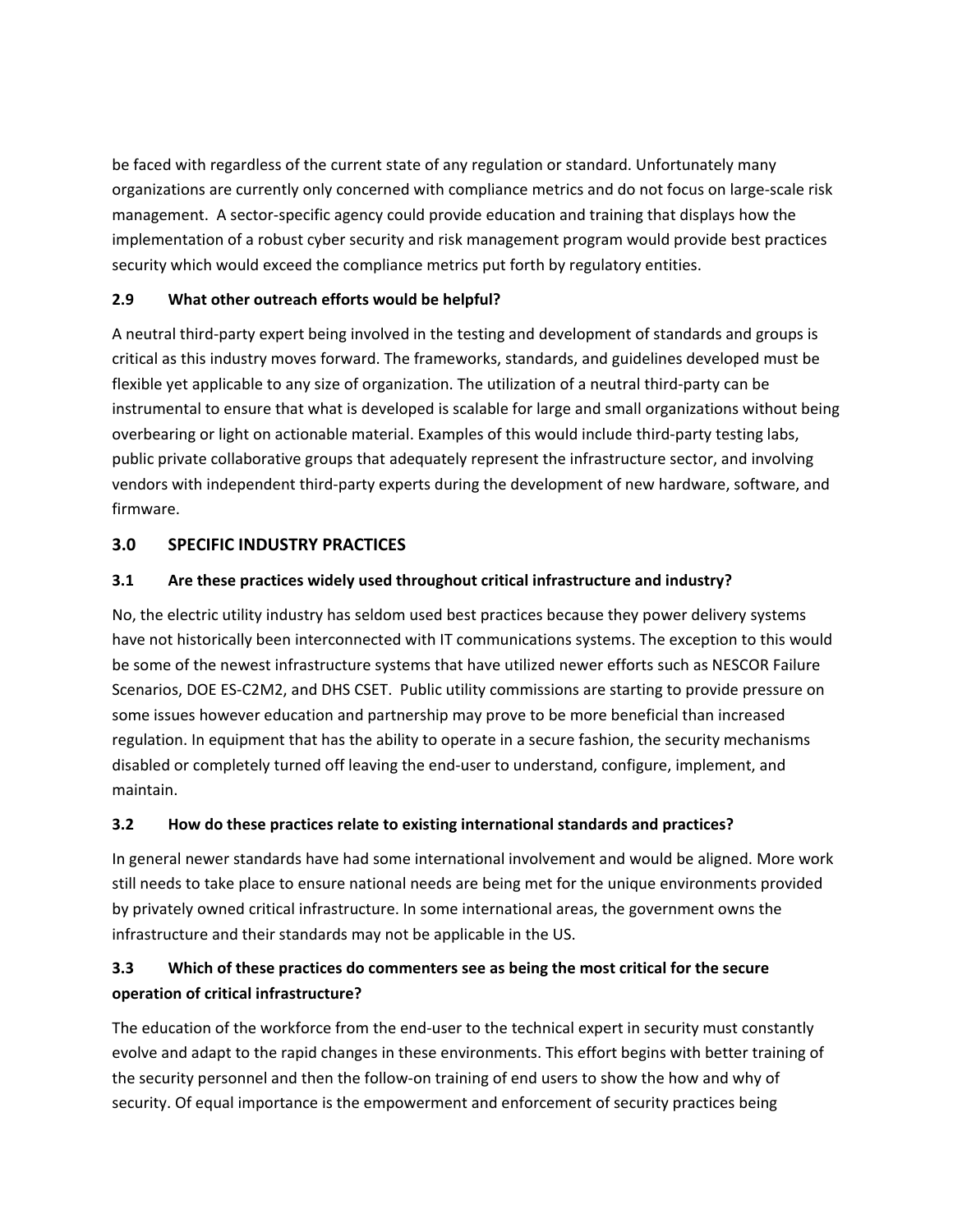implemented.

# **3.4 Are some of these practices not applicable for business or mission needs within particular sectors?**

Good security practices should always align with the business mission and the ability to discern what supports the mission and what interferes must be handled carefully. Collaborative groups with independent third-parties, asset owners, and vendors should work cooperatively to establish best practices that are flexible yet authoritative.

#### **3.5 Which of these practices pose the most significant implementation challenge?**

We feel the key management and encryption will be the most difficult to implement especially as these networks penetrate further into the field and into the customer's locations in homes. Many of these devices that are being placed on premise must be cost-effective in performing the desired functionality and do not contain the additional capabilities to implement some features in regards to key management and encryption.

# **3.6 How are standards or guidelines utilized by organizations in the implementation of these practices?**

Best practices are observed in some entities and others focus solely on compliance.

## **3.7 Do organizations have a methodology in place for the proper allocation of business resources to invest in, create, and maintain IT standards?**

In larger organizations this is true, but in the vast majority of smaller enterprises within the United States it is not. The vast majority of companies do not have any dedicated IT staff to begin with much less ones that can dedicate a significant part of their time to security-related issues. A paradigm shift form profitability to resiliency or sustainability will help with budgeting future efforts.

# **3.8 Do organizations have a formal escalation process to address cybersecurity risks that suddenly increase in severity?**

Incident response is often an under-developed process if it exists at all. The ability to escalate would be defendant on this process existing.

# **3.9 What risks to privacy and civil liberties do commenters perceive in the application of these practices?**

There may be a perception of a loss of privacy by consumers however independent third-party research should be performed to alleviate these fears. Engaging a third-party provider and making some testing results and plans public can assist in putting some fear to rest. The smaller cooperative utility companies are very good at this.

## **3.10 What are the international implications of this Framework on your global business or in**